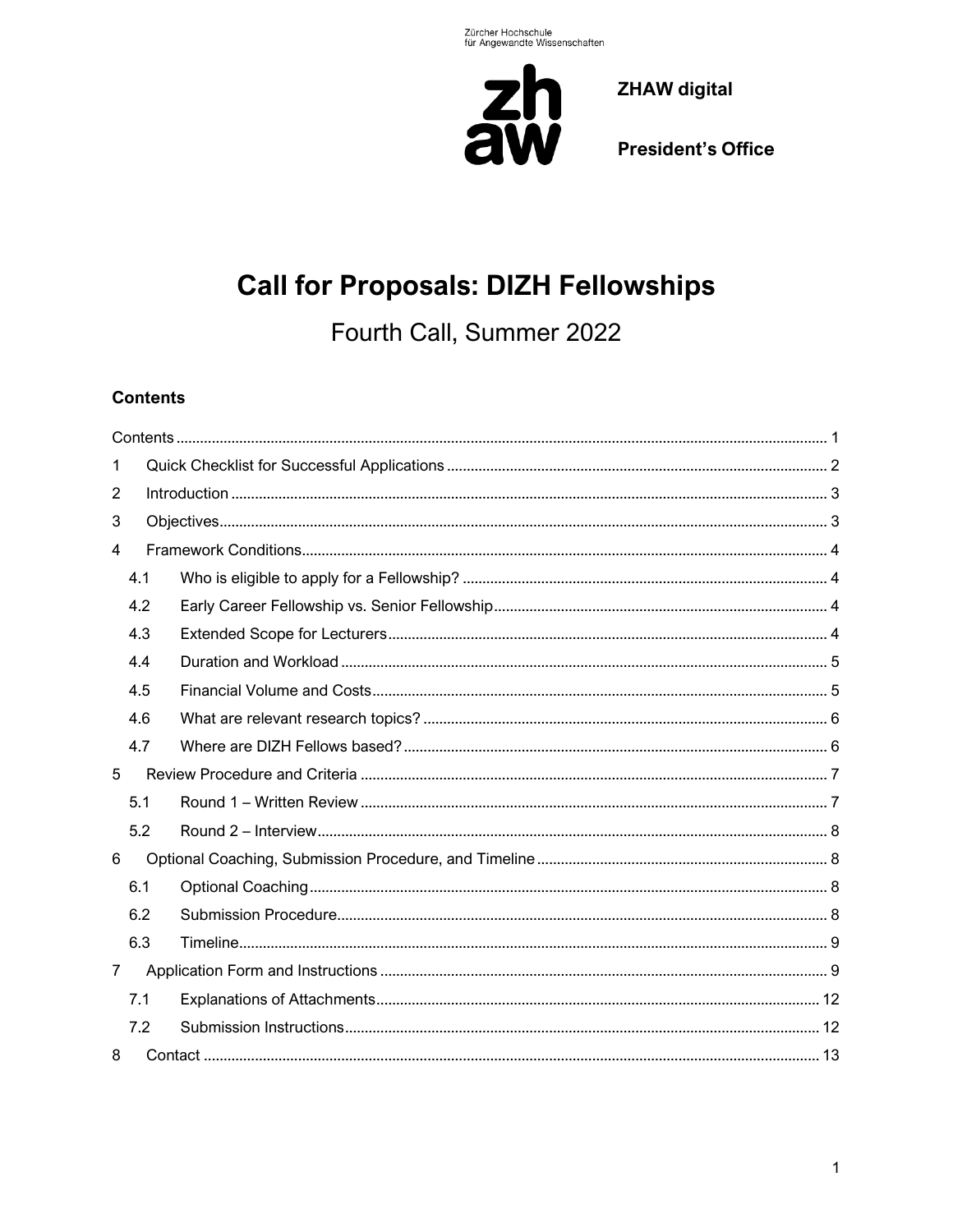

**President's Office**

# <span id="page-1-0"></span>**1 Quick Checklist for Successful Applications**

#### General remarks

- The deadline for applications ends **June 13, 2022, at 23:59**. We reject applications that do not meet formal requirements, such as deadlines, duration, budget, or other submission requirements, such as a letter of recommendation from your supervisor.
- After the deadline has passed, department heads approve or veto applications from their own department. *Discuss your application with your line before you apply.*
- We recommend taking a coaching session before you apply. In previous calls, we noticed there were difficulties describing the added value of research endeavors. This description of *Added Value* makes up 30% of the review score. Coaching sessions are optional and designed to help you better formulate your endeavor's added value. See Sections [5.1](#page-6-1) and [6.1.](#page-7-2)
- We ask you to include keywords ranging from the general to the specific in your application. We use these keywords to assign members from the Selection Board<sup>1</sup> with subject matter expertise to review the application.
- We require the Selection Board members to provide impartial reviews. That said, you can opt to suggest – or block – names or research areas.
- To improve your *Return on Investment* score, match duration and workload to the complexity of your research endeavor. Larger and more complex endeavors should generate greater impact and value. See Sections [4.4](#page-4-0) and [5.1.](#page-6-1)
- To help the Selection Board members apply review criteria, we ask you and your supervisor to describe your level of research experience – *Early Career* or *Senior*. Please share which level *you feel best reflects* your experience. Try not to understate or overstate your experience. [See](#page-3-2)  [Section](#page-3-2) 4.2.

Specific to Early Career Fellowships

• If you are applying for an Early Career Fellowship, you should nominate two additional references. We will approach these references with a structured survey. The purpose of these surveys is to understand your ambition and commitment to doing excellent research. Please note, the focus is not only on accomplished results; we understand research opportunities are fewer at the beginning of a career. See [Section](#page-11-1) 7.2.

Specific to lecturers

• Lecturers are encouraged to apply for a larger-scope research endeavor that requires support from a PhD student on top of your own commitment. [See Section](#page-3-3) 4.3.

<sup>1</sup> The Selection Board consists of people from within or outside the ZHAW who have subject matter expertise and may be active in research or industry.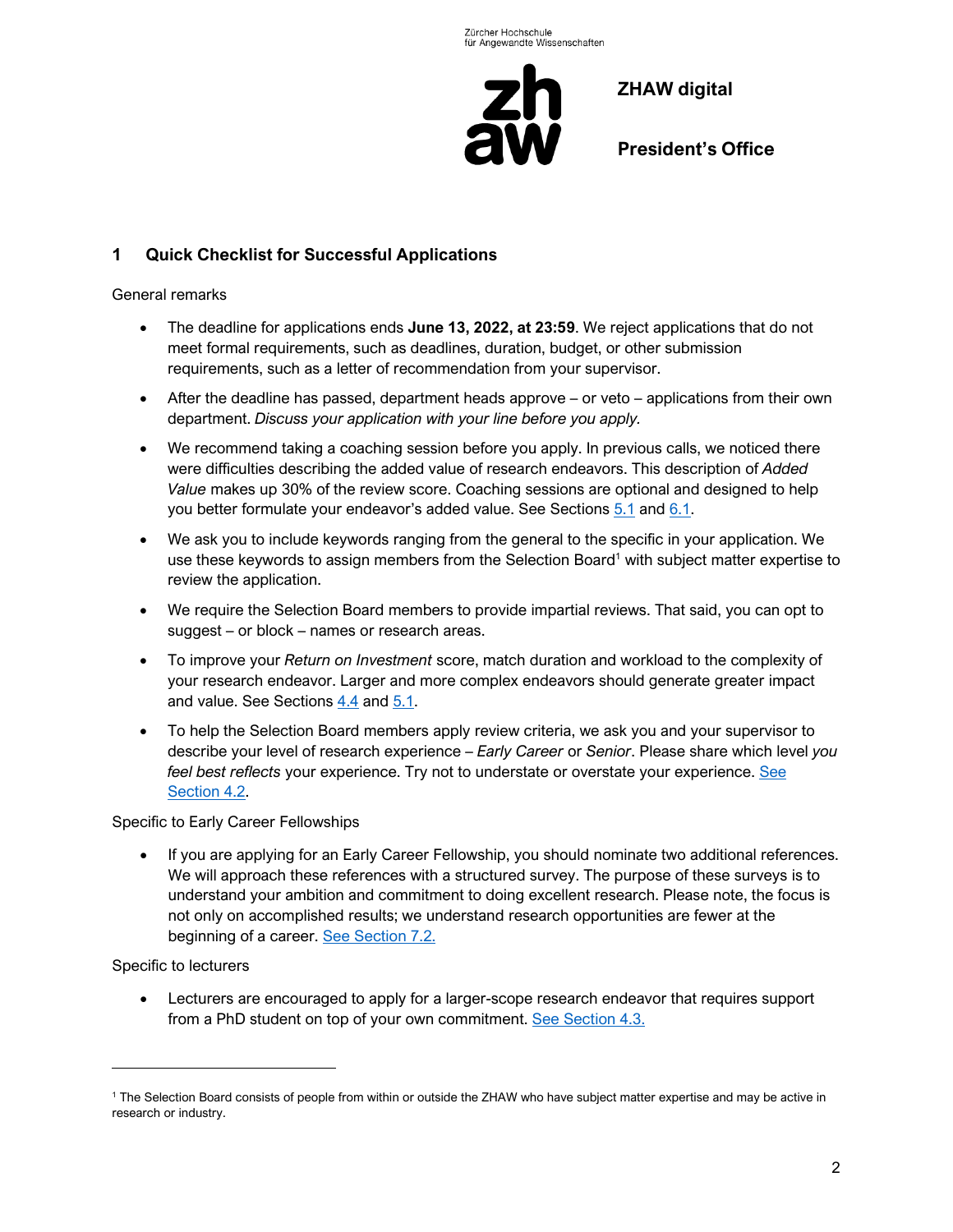

**President's Office**

## <span id="page-2-0"></span>**2 Introduction**

On April 1, 2020, the Cantonal Council of Zurich launched the *Digitalization Initiative of the Zurich Higher*  Education Institutions<sup>2</sup>, DIZH, for short. The DIZH has two goals. It aims to strengthen the competitive position of the Zurich canton as a research and development hub in digital transformation. The DIZH's second goal is to connect the research expertise of four institutions – the University of Zurich (UZH), the Zurich University of Applied Science (ZHAW), the Zurich University of the Arts (ZHdK), and the Zurich University of Teacher Education (PHZH).

Within the DIZH research cluster, professors, senior researchers, research associates with a PhD and PhD students at all universities will conduct interdisciplinary research concerned with digital transformation across all universities. Each university has a process that determines who gains access to the research cluster. At the ZHAW, we have established the DIZH Fellowship to enable ZHAW researchers to temporarily join the DIZH research cluster with their research endeavors.

The DIZH Fellowship enables inquisitive minds to collaborate on relevant cross-university research endeavors at the DIZH research cluster's location in Zurich. DIZH Fellows contribute and grow their knowledge and skills, actively shape the digital transformation, and create sustainable value for themselves, the DIZH, and the ZHAW.

Find out more about [our DIZH Fellows here.](https://www.zhaw.ch/de/fokusthemen/zhaw-digital/dizh-fellows/)

# <span id="page-2-1"></span>**3 Objectives**

A DIZH Fellowship creates a tangible and lasting impact and substantially contributes to the DIZH research cluster. These objectives contribute to maximizing outcomes:

- Strengthening the *profile*s of DIZH Fellows and those of their *organizational home unit*s by following a competitive selection process committed to the idea of promoting excellent research<sup>3</sup>
- Strengthening the ZHAW's research profile in digital transformation and the *visibility of the ZHAW* in the output of the DIZH research cluster and beyond
- Strengthening the competencies of and the *collaboration* within the ZHAW digital community [\(Digital Futures Lab\)](https://www.zhaw.ch/de/ueber-uns/leitbild-und-strategie/strategische-initiative-zhaw-digital/digital-futures-lab/); strengthening scientific connections between the DIZH research cluster and ZHAW departments and institutes
- Strengthening the *impact of applied research on society*, organizations, and individuals, both nationally and internationally, in the area of digital transformation

<sup>2</sup> In German: *Digitalisierungsinitiative der Zürcher Hochschulen.*

<sup>3</sup> To fairly review "ambition and commitment to doing excellent research", *we consider the course of career and the amount of time applicants have been able to dedicate to research.* [See Section](#page-3-2) 4.2.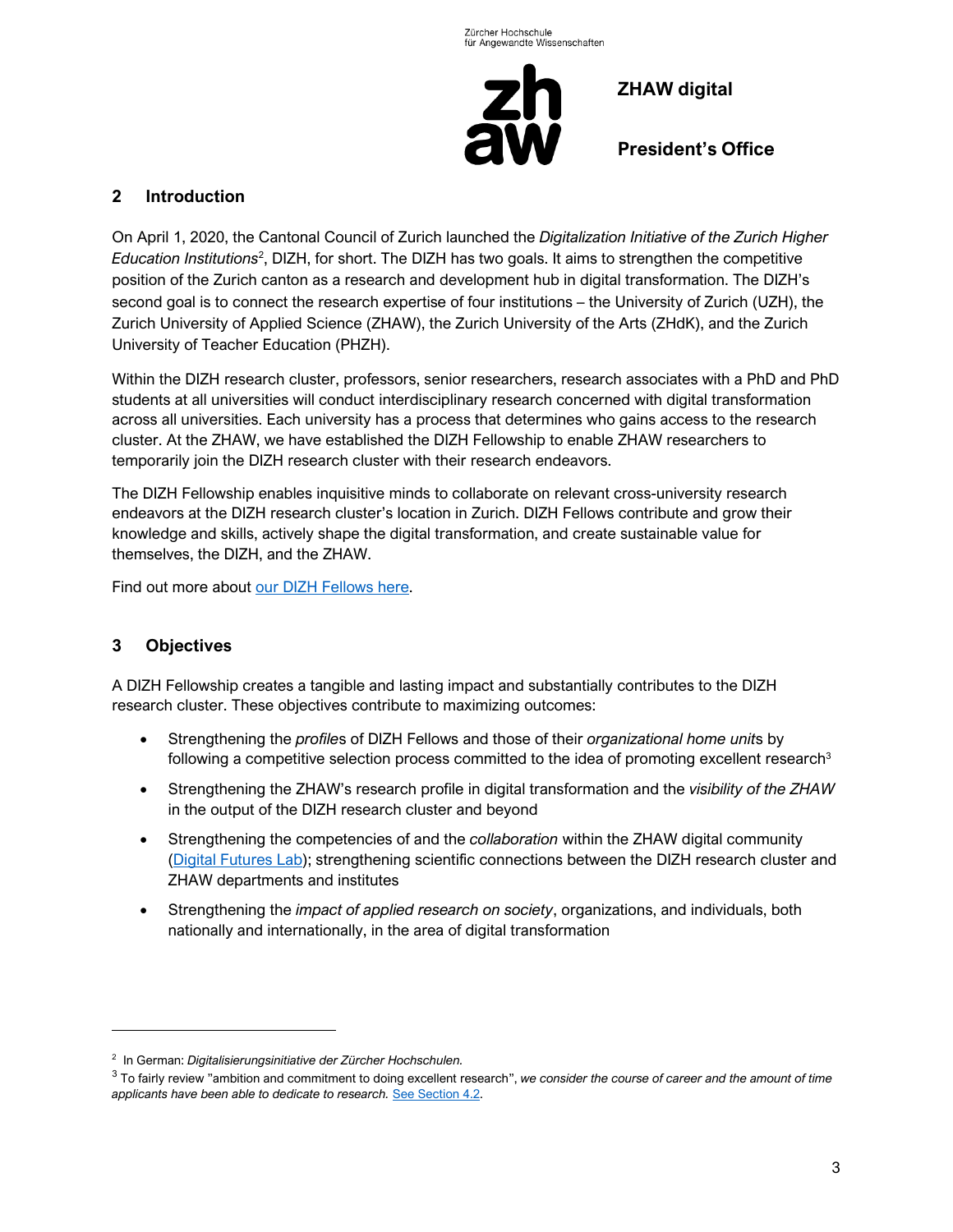

**President's Office**

## <span id="page-3-0"></span>**4 Framework Conditions**

#### <span id="page-3-1"></span>**4.1 Who is eligible to apply for a Fellowship?**

The DIZH Fellowship addresses *ambitious ZHAW researchers committed to doing excellent research* who have an idea for a research endeavor that fits the DIZH framework. They must be employed by the ZHAW at the time of application and for the entire duration of the Fellowship.

The call is open to researchers of all levels: PhD students, research assistants, research associates, lectures, professors. We strongly encourage early-career researchers, especially PhD students, to apply for a DIZH Fellowship.

DIZH Fellowships *sponsor individuals,* which reflects in how we weigh review criteria. [See Section](#page-6-1) 5.1. This approach differs from typical project funding, meaning we do not finance material expenses or new positions. For one notable exception, see [Section](#page-3-3) 4.3. The Fellowship funds the workload you contribute as an active DIZH Fellow.

## <span id="page-3-2"></span>**4.2 Early Career Fellowship vs. Senior Fellowship**

We ask you to apply for an Early Career Fellowship or a Senior Fellowship based on your academic age, i.e., your full-time years (FTY) spent on research. To calculate your FTY, count your research activities of at least 50% at a university, research institute, industrial research department, or similar, after completing the degree that grants you access to doctoral studies: 4

- Early Career Fellowships *usually* go to researchers with approx. 0–6 FTY.
- Senior Fellowships *usually* go to researchers with a PhD and approx. 4 or more FTY

The Selection Board members compare applicants to their respective academic age groups. This approach ensures fair treatment of those who have not dedicated as much time to their research career.<sup>5</sup> They will not compare their achievements to senior researchers.

We use adapted applicant-related review criteria for Early Career Fellowships in the review process. See [Section](#page-6-1) 5.1. All other review scores are identical for both Fellowships.

#### <span id="page-3-3"></span>**4.3 Extended Scope for Lecturers**

There is one exception to the rule that limits DIZH Fellowships to the sponsorship of applicants. We grant this exception to lecturers and professors. To reflect their level of research experience and seniority – and accommodate the workload typical of their role – we encourage lecturers and professors to submit research endeavors with an extended scope. This extended scope allows them to request funding for a PhD student in addition to their own commitment to the research endeavor. This exception supports early-

<sup>4</sup> The application form allows applicants to provide a short narrative CV, where they can indicate their research career trajectory and provide context, such as time spent outside of research for personal or professional reasons. This context helps the Selection Board compare available time with achieved research output quantity and quality.

<sup>&</sup>lt;sup>5</sup> This may be due to biological age, choice, or circumstances.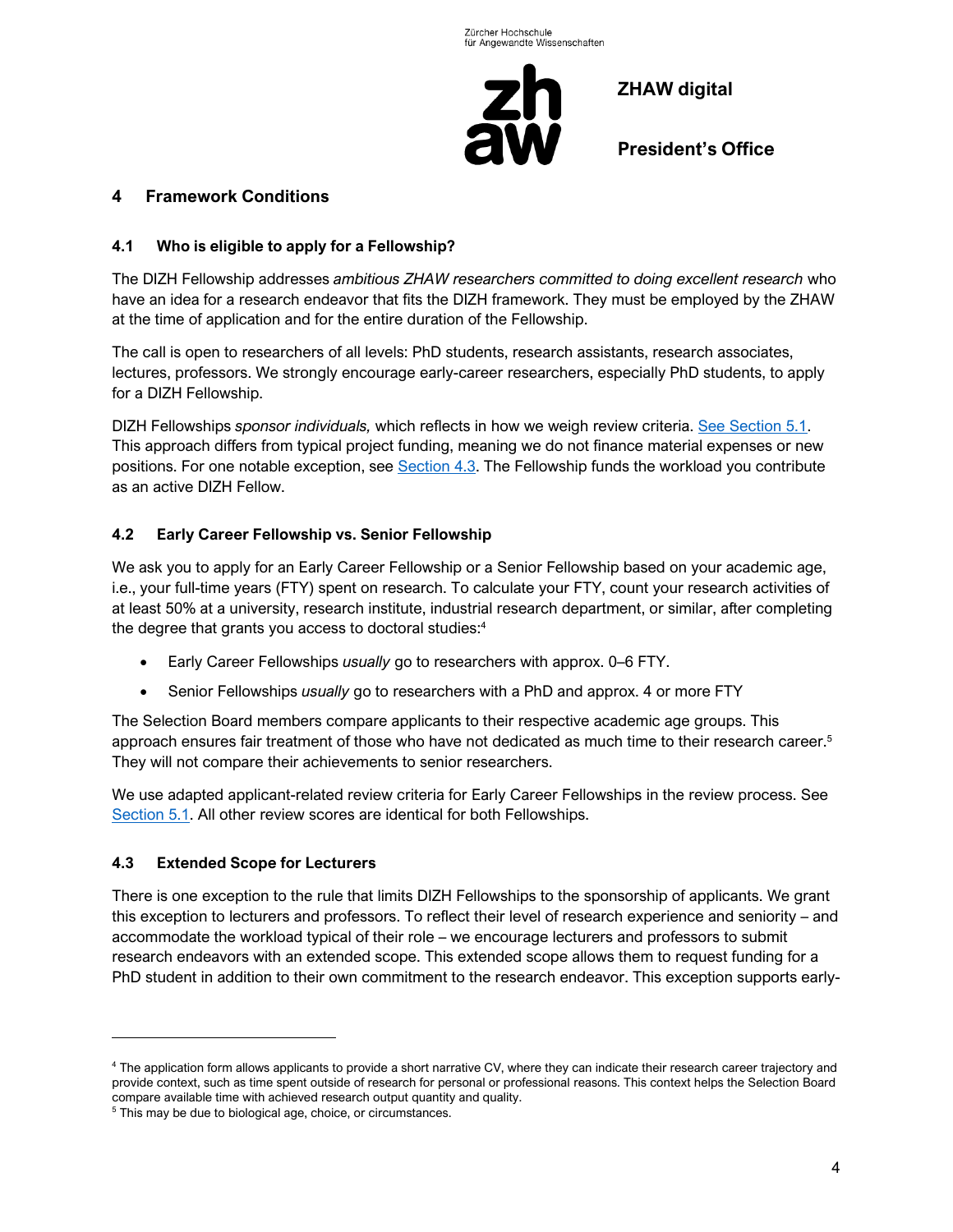

**President's Office**

career researchers and increases the ZHAW's profile as an attractive location for PhD students. The description of the research endeavor must clearly show the necessity of the extended scope.

If approved, the research endeavor with an extended scope will receive funding for a PhD position at a 60% workload according to the [ZHAW guideline for doctoral](https://gpm.zhaw.ch/GPMDoc/GPMDocProdZStaff/6_Services/6_04_Human_Resources_Management/6_04_01_Personal_Gewinnung/Z_RL_Richtlinie_Doktorierende.pdf) students for the duration of their DIZH Fellowship. This funding counts towards the overall Fellowship costs on top of the applying lecturer's or professor's workload as a DIZH Fellow. [See Section](#page-4-1) 4.5.

You do not need to name – or know – the PhD student at the time of your application. You merely guarantee to have a PhD student available at the beginning of the DIZH Fellowship and secure their supervision. You need a declaration of intent of placement in a PhD program or a comparable vehicle to ensure accreditation through a PhD-granting institution before the start date. The extended-scope DIZH Fellowship finances 60% of either a PhD for an existing ZHAW employee or the recruitment of a PhD student as new ZHAW staff.

## <span id="page-4-0"></span>**4.4 Duration and Workload**

You can apply for any duration between 3 and 24 months with a workload ranging from 20% to 80%, provided the duration and workload fit into the maximum cost frame. [See Section](#page-4-1) 4.5. The remaining workload outside the DIZH Fellowship must be at least 20% and dedicated to the existing employment. This rule ensures DIZH Fellows and their research endeavors remain embedded within their organizational home units and enable synergies.

Example: Someone with 80% employment (4 days per week) can apply for a DIZH Fellowship of at most 60% (3 days a week). They have to dedicate the remaining 20% (1 day a week) to their existing employment at the ZHAW.

For the duration of the DIZH Fellowships, Fellows reduce their share of planned teaching and other research activities at their organizational home unit to accommodate for their DIZH Fellowship. In particular, the home unit must ensure that other employees will cover lectures. If necessary, the home unit can arrange for qualified replacements and finance them with the savings in personnel cost they accumulate through the DIZH Fellowship.

## <span id="page-4-1"></span>**4.5 Financial Volume and Costs**

Fellowships fall within a specific financial range. For calculation details, see the bullet list below. The average Fellowship cost is CHF 100k. The maximum allowed is CHF 200k. For extended-scope applications, this includes the PhD student's salary.<sup>6</sup> There is no lower limit. We reject applications for research endeavors with a projected expense exceeding CHF 200k because they do not meet our formal requirements.

Applications must include a simple budget with justifications. [See Section](#page-8-1) 7. To calculate the budget, proceed as follows:

 $6$  Due to these limitations, a Fellow's workload within an extended scope Fellowship will often fall below 20%.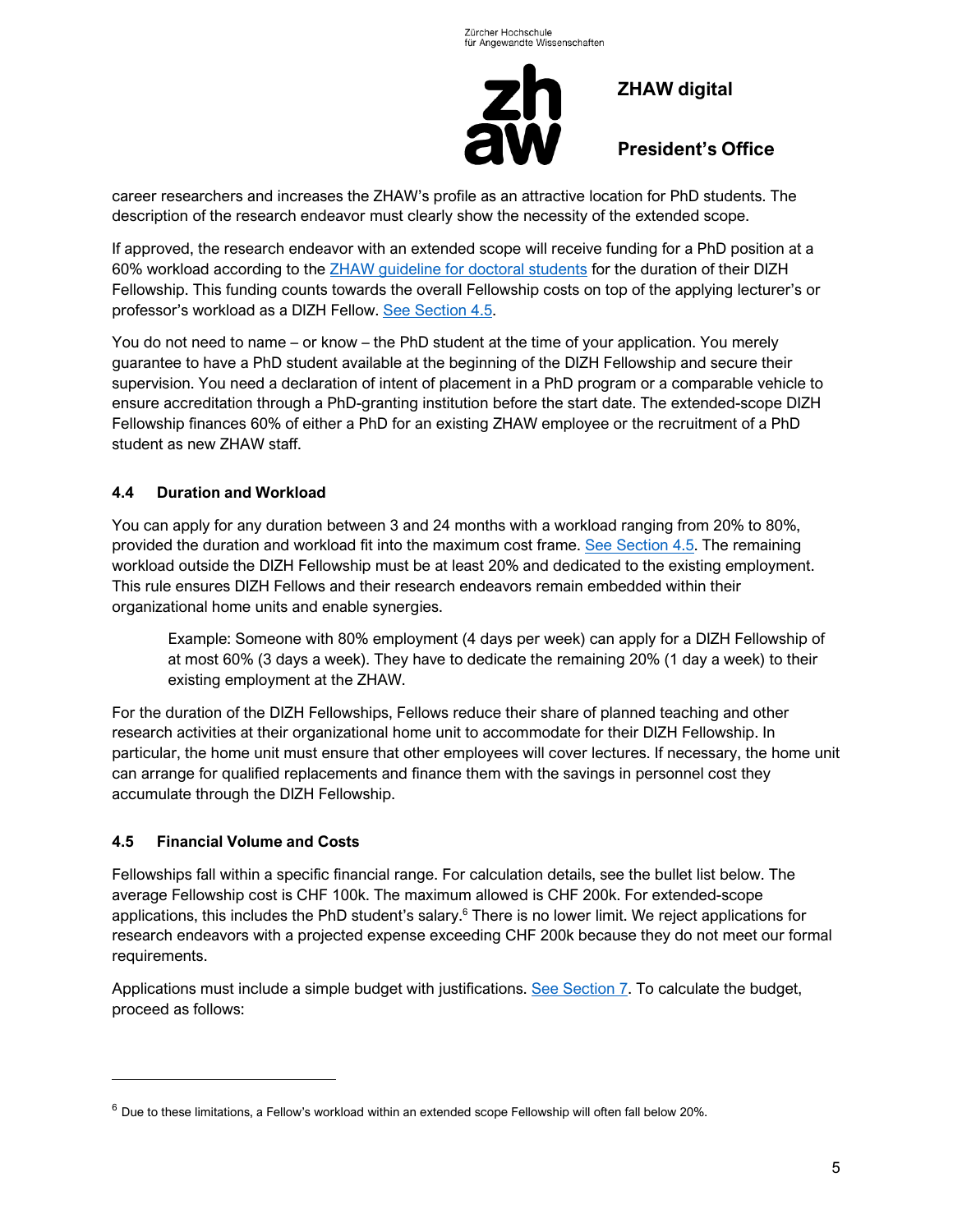

**President's Office**

- Use the ZHAW internal hourly rates for your position and an estimated 168 hours per month for a 100% workload. Note that the Fellowship only funds working hours. The DIZH Fellow's organizational home unit shoulders the cost of vacation time, sick leave, or similar absences. Contact your organizational unit if you have questions about who bears specific costs.
- For approved research endeavors with an extended scope, the DIZH Fellowship covers PhD positions according to the ZHAW guideline [for hiring doctoral students.](https://gpm.zhaw.ch/GPMDoc/GPMDocProdZStaff/6_Services/6_04_Human_Resources_Management/6_04_01_Personal_Gewinnung/Z_RL_Richtlinie_Doktorierende.pdf)

## <span id="page-5-0"></span>**4.6 What are relevant research topics?**

All research endeavors that deal with the digital transformation space are relevant. This space includes but is not limited to the following topics, listed in alphabetical order:

- Building Information Modeling (BIM)
- Digital *x*: Digital Health, Digital Business Models, Digital Learning, Digital Ethics, Digital Mobility, Digital Production
- Smart *x*: Smart Cities, Smart Services, Smart Contracts, Smart Factories, Smart Grids
- Societal aspects and ramifications of digital transformation, such as the impact on work, leadership, families, relationships, demographics, democracy, geopolitics, sustainability
- Technical aspects of digital transformation, such as Augmented Reality (AR), Artificial Intelligence (AI), Cyber Security, Data Science, Virtual Reality (VR)
- *x* 4.0: Work 4.0, Society 4.0, Mobility 4.0, Industry 4.0
- *x*-Tech: MedTech, FinTech, EdTech, GovTech

Research endeavors are relevant if they substantially contribute to the objectives of the DIZH Fellowship. [See Section](#page-2-1) 3. The application has to describe clearly how the proposed research endeavor advances the DIZH Fellowship objectives.

Research endeavors with an interdisciplinary character are a plus. Connections to other research endeavors in the DIZH research cluster are desirable. Illustrate research connections and interdisciplinary aspects in your application.

# <span id="page-5-1"></span>**4.7 Where are DIZH Fellows based?**

The DIZH Fellows deliver their workload on-site at the DIZH research cluster location<sup>7</sup>. Working on-site is necessary because it enables and promotes collaboration with other research teams in the cluster, ensuring that the ZHAW is a visible and active part of all DIZH activities. The cluster shares its location at Rämistrasse 69 in Zurich with the UZH "Digital Society Initiative."

 $7$  Exceptions to this rule are regulations related to COVID-19, if continued, and research endeavors requiring special laboratories or other research infrastructure not available at the DIZH research cluster location. In the latter case, the DIZH Fellow makes sure to deliver at the DIZH any remaining workload not required at that infrastructure. If you have concerns about, for example, accessibility, please contact us.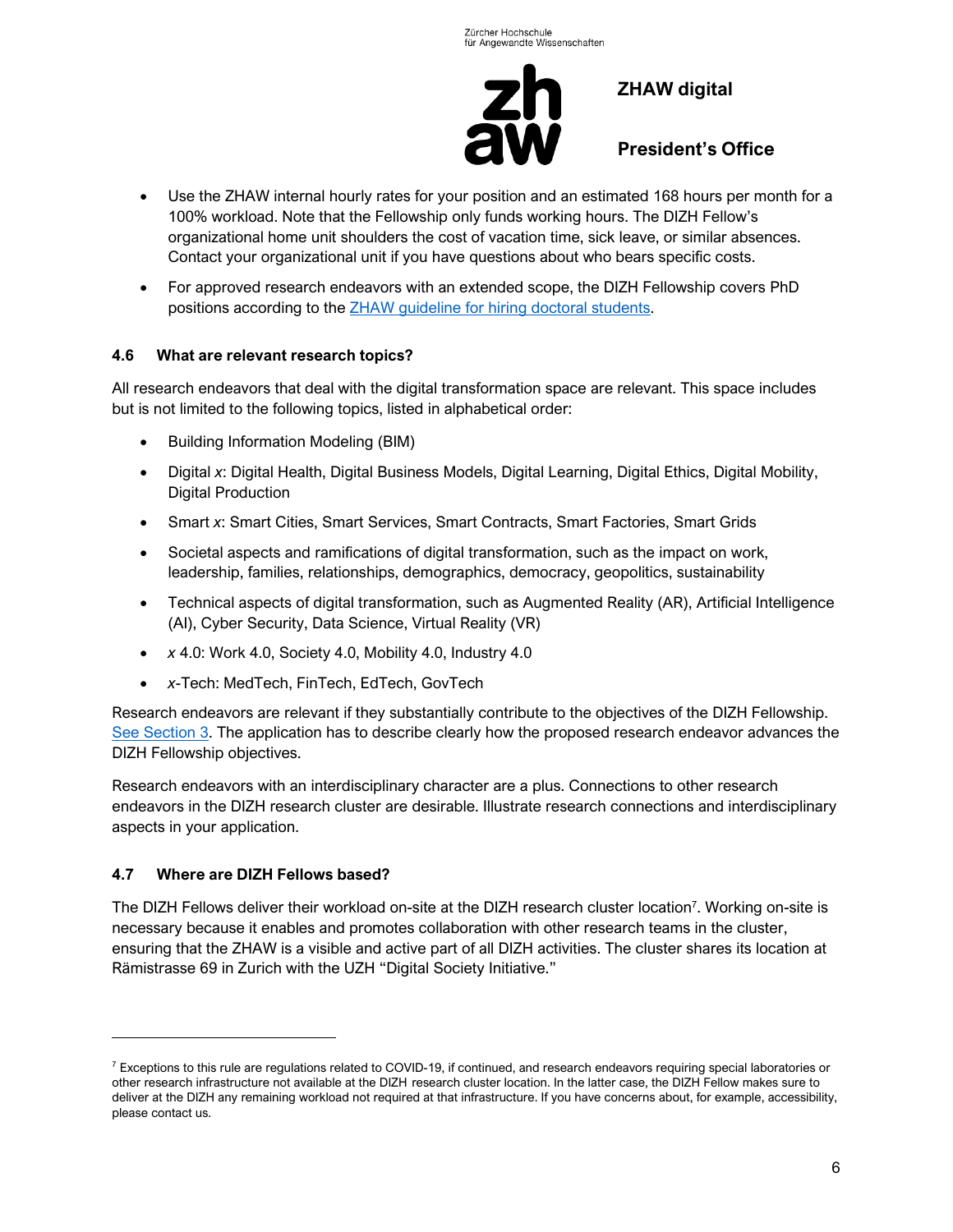

**President's Office**

## <span id="page-6-0"></span>**5 Review Procedure and Criteria**

Two people with relevant expertise from the Selection Board are assigned to each application. They review applications in two rounds. The first round consists of a written review and produces a shortlist of applications for the second round. The second round consists of an interview with the two assigned Selection Board members and other interested members. See [Section](#page-8-0) 6.3 for interview dates **and block your calendar for the entire duration** to ensure you are available for an interview slot.

#### <span id="page-6-1"></span>**5.1 Round 1 – Written Review**

We use the following criteria for written reviews:

| Category                                                                                                                                                                                | Subcategory                                                                                                                                                                                                                                                                                                                                                                                                                                                       | <b>Contribution to Overall Score</b>                                                                                |                                                                                        |  |  |  |  |
|-----------------------------------------------------------------------------------------------------------------------------------------------------------------------------------------|-------------------------------------------------------------------------------------------------------------------------------------------------------------------------------------------------------------------------------------------------------------------------------------------------------------------------------------------------------------------------------------------------------------------------------------------------------------------|---------------------------------------------------------------------------------------------------------------------|----------------------------------------------------------------------------------------|--|--|--|--|
| (contribution to<br>overall score)                                                                                                                                                      |                                                                                                                                                                                                                                                                                                                                                                                                                                                                   | <b>Senior</b>                                                                                                       | <b>Early Career</b>                                                                    |  |  |  |  |
| <b>Applicant</b><br>(40%)                                                                                                                                                               | <b>Professional output</b><br>Letters of recommendation, publications, presentations, patents, awards,<br>noteworthy professional or academic achievements, attached scientific artifacts,<br>etc.<br>Leadership<br>Successful projects as PI, acquired funding, supervised Master and PhD<br>students, spinoffs, noteworthy achievements in R&D management, etc.<br><b>Service</b><br>Engagement with, and standing in, the research community, committees, etc. | The average<br>score of the<br>two highest-<br>rated sub-<br>categories<br>makes up the<br>Applicant<br>score (40%) | Score from<br>highest rated<br>subcategory<br>makes up the<br>Applicant<br>score (40%) |  |  |  |  |
| <b>Research</b><br><b>Endeavor</b>                                                                                                                                                      | <b>Scientific quality</b><br>Feasibility, dealing with related work, appropriateness of methods, etc.                                                                                                                                                                                                                                                                                                                                                             | 10%                                                                                                                 |                                                                                        |  |  |  |  |
| (30%)                                                                                                                                                                                   | Impact on research<br>Scientific novelty, strategic relevance to the respective applied-science field, etc.                                                                                                                                                                                                                                                                                                                                                       | 10%                                                                                                                 |                                                                                        |  |  |  |  |
|                                                                                                                                                                                         | Impact on practice<br>Relevance to areas outside academia, such as business or society, timeliness,<br>tangibility, etc.                                                                                                                                                                                                                                                                                                                                          | 10%                                                                                                                 |                                                                                        |  |  |  |  |
| <b>Added Value</b><br>(30%)                                                                                                                                                             | Added value for the ZHAW<br>Capacity to connect to current or spawn future research, create new<br>opportunities, create synergies by crossing disciplinary borders, etc.                                                                                                                                                                                                                                                                                         | 10%                                                                                                                 |                                                                                        |  |  |  |  |
|                                                                                                                                                                                         | Added value for the DIZH<br>Contribution to DIZH goals, networking with others in the DIZH research cluster,<br>creating visibility, etc.                                                                                                                                                                                                                                                                                                                         | 10%                                                                                                                 |                                                                                        |  |  |  |  |
|                                                                                                                                                                                         | <b>Return on Investment</b><br>Fellowship cost & setup (duration, financial volume, potential inclusion of a PhD<br>student) in relation to the proposed outcomes                                                                                                                                                                                                                                                                                                 | 10%                                                                                                                 |                                                                                        |  |  |  |  |
| In their written review, the assigned Selection Board members will score each subcategory. We use subcategory scores to calculate<br>overall scores, applying the above-listed weights. |                                                                                                                                                                                                                                                                                                                                                                                                                                                                   |                                                                                                                     |                                                                                        |  |  |  |  |

We rank applications based on their overall score. The top 40% of applications move on to the second round.<sup>8</sup>

<sup>&</sup>lt;sup>8</sup> In rare cases, for example when reviews disagree to a point where a compromise appears impossible, we may change the purely ranking-based decision.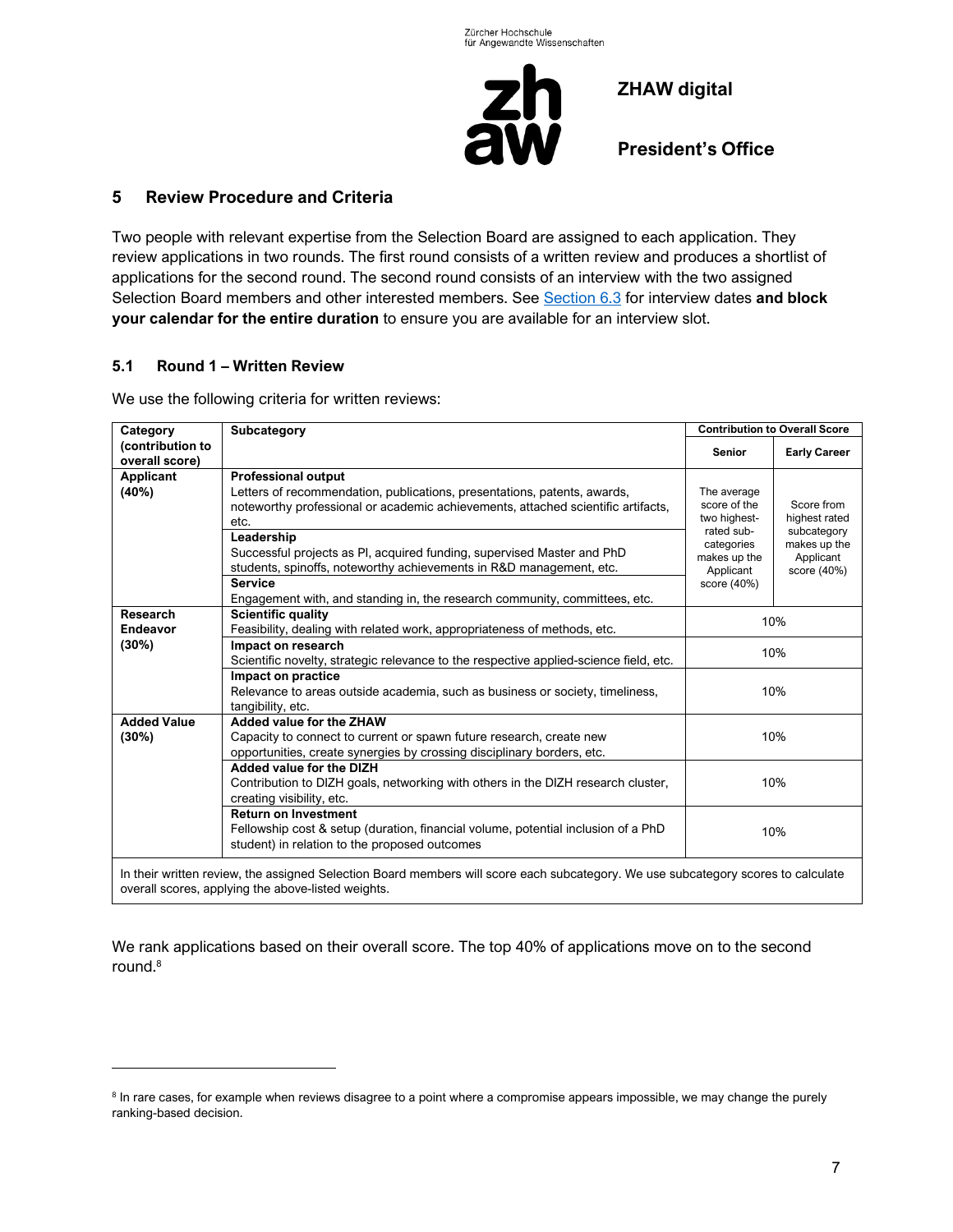

**President's Office**

#### <span id="page-7-0"></span>**5.2 Round 2 – Interview**

The interviews take place online and are structured as follows:<sup>9</sup>

- 5 min Your pitch
- 15 min Discussion between you, assigned Selection Board members, and other interested members of the Selection Board

After the interview, the assigned Selection Board members rate the application in the three main categories, Applicant, Research Endeavor, and Added Value. This rating replaces the overall score from the first round and constitutes the final score.<sup>10</sup>

The second round produces a ranked list of projects. The ZHAW Strategic Council<sup>11</sup> decides up to which rank it will grant DIZH Fellowships.

# <span id="page-7-1"></span>**6 Optional Coaching, Submission Procedure, and Timeline**

## <span id="page-7-2"></span>**6.1 Optional Coaching**

To help you with your application, DIZH Fellows and ZHAW digital Core Team members offer one-on-one coaching sessions. The purpose of these optional coaching sessions is to ensure that proposed research endeavors meet all selection criteria of the DIZH Fellowship. The coaching sessions pay special attention to the third criterion, "Added Value." See [Section](#page-6-1) 5.1.

If you are interested in a coaching session, contact ZHAW digital at [dizh-fellowship@zhaw.ch](mailto:dizh-fellowship@zhaw.ch) by May 9 to secure an appointment slot.

## <span id="page-7-3"></span>**6.2 Submission Procedure**

You must submit your complete application before **June 13, 2022 at 23:59**. The application must include an approval from your supervisor. The approval consists of two parts:

- Confirmation of self-assessment of research experience. See [Section](#page-3-2) 4.2.
- **•** Letter of recommendation

Please note that can only approve applications *submitted* to GoodGrants. See [Section](#page-11-1) 7.2.

After the deadline, the department heads will approve – or veto – each application. Discuss your application with your line before applying.

<sup>&</sup>lt;sup>9</sup> You will receive additional feedback together with the results of the first round to help you prepare for the interview.

<sup>&</sup>lt;sup>10</sup> If one assigned Selection Board member misses the interview, their first-round score will be carried forward. If both assigned Selection Board members miss the interview, we will assign additional members.

<sup>&</sup>lt;sup>11</sup> The Strategic Council consists of the board members of the ZHAW and the leadership of ZHAW digital.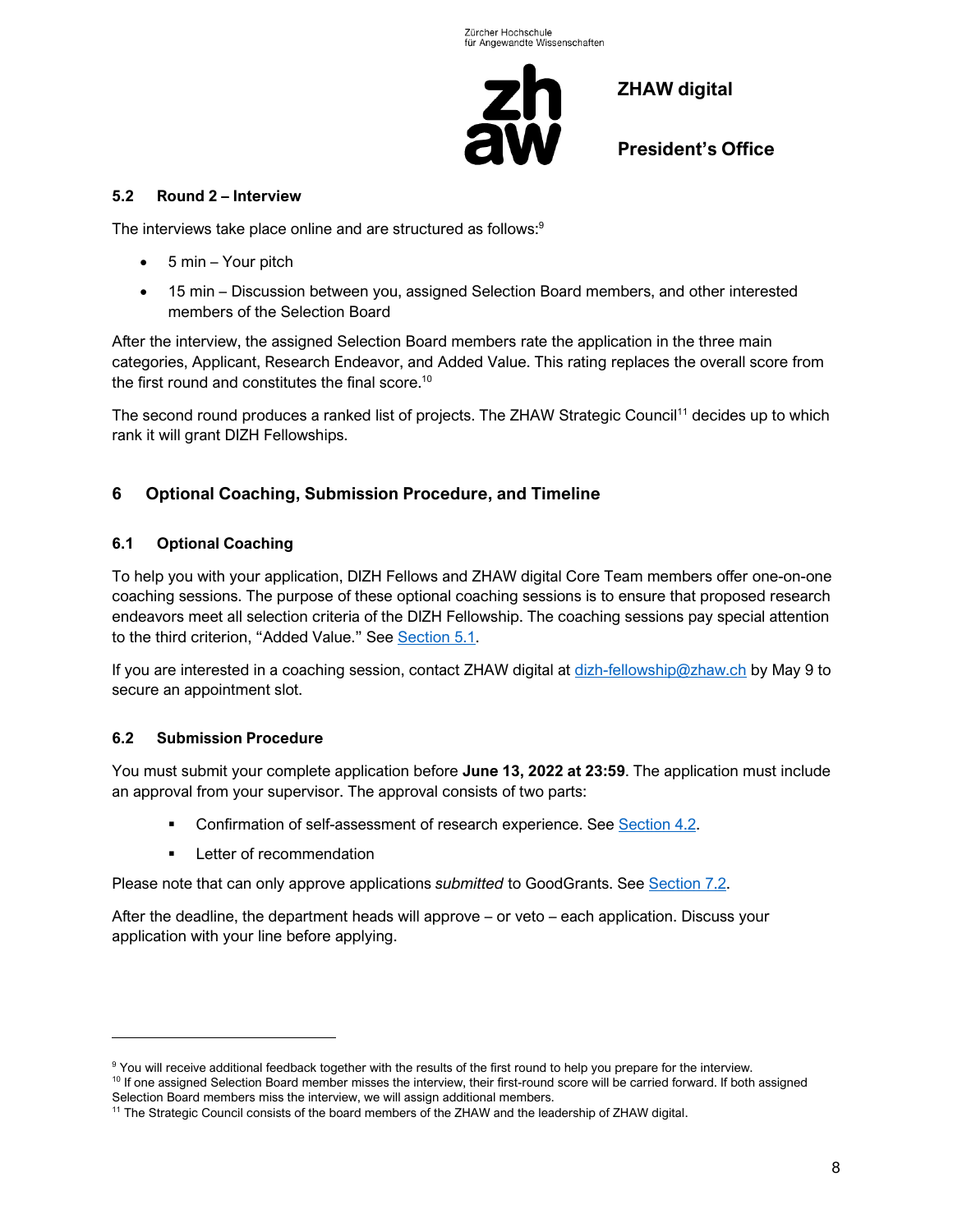

**President's Office**

Once the department head has approved your application, we check if it meets the formal requirements, such as duration, workload, and budget. We will reject any application that fails to meet all formal requirements. There is no possibility to make corrections to your submitted application.

## <span id="page-8-0"></span>**6.3 Timeline**

|                          | What?                             | Who?                          | When?                   |
|--------------------------|-----------------------------------|-------------------------------|-------------------------|
|                          | Call launches                     | Applicant                     | April 8, 2022           |
|                          | Application portal opens          | Applicant                     | May 2                   |
| <b>Application Phase</b> | Coaching (optional)               | Applicant and a member of     | Deadline for requesting |
|                          |                                   | the ZHAW digital Core         | an appointment: May 9   |
|                          |                                   | Team or a DIZH Fellow         |                         |
|                          | Application closes                | Applicant                     | June 11                 |
|                          | Departments approve or veto       | Department heads              | June 17                 |
|                          | applications                      |                               |                         |
|                          | <b>Formal Check</b>               | ZHAW digital                  | June 17                 |
|                          | Round 1 - Written Review          | <b>Selection Board</b>        | June-August             |
|                          | Communication of Feedback and     | ZHAW digital                  | September 9             |
| Phase                    | Results - Round 1                 |                               |                         |
| Selection                | Round 2 - Interview               | Selection Board and           | October 3 – October 5   |
|                          |                                   | applicants                    |                         |
|                          | Create a finalized ranking list   | ZHAW digital                  | October 14              |
| Decision<br>Phase        | Determine Cut-Off on the list for | <b>ZHAW digital Strategic</b> | November 3              |
|                          | 2021 Fellowships                  | Council                       |                         |
|                          | Communication of Feedback and     | ZHAW digital                  | November 4              |
|                          | Results - Round 2                 |                               |                         |
| Start                    | Start of the DIZH Fellowships     | Successful applicants         | January 2023            |
|                          |                                   |                               |                         |

# <span id="page-8-1"></span>**7 Application Form and Instructions**

A complete application for a DIZH Fellowship consists of a completed application form $12$  and attachments submitted to the ZHAW digital portal "GoodGrants" at [https://zhawdigital.grantplatform.com.](https://zhawdigital.grantplatform.com/)

- $\bullet$  Applicant<sup>13</sup>
	- $\circ$  Submission language<sup>14</sup>
	- o Name
	- o Academic degrees
	- o Home institute and department

<sup>12</sup> **Character counts always include spaces**.

 $13$  For more information on how the questions relate to the review criteria and what to emphasize, see the table in [Section](#page-6-1) 5.1.

<sup>&</sup>lt;sup>14</sup> We accept applications in German and English. We use the information you provide to assign Selection Board members.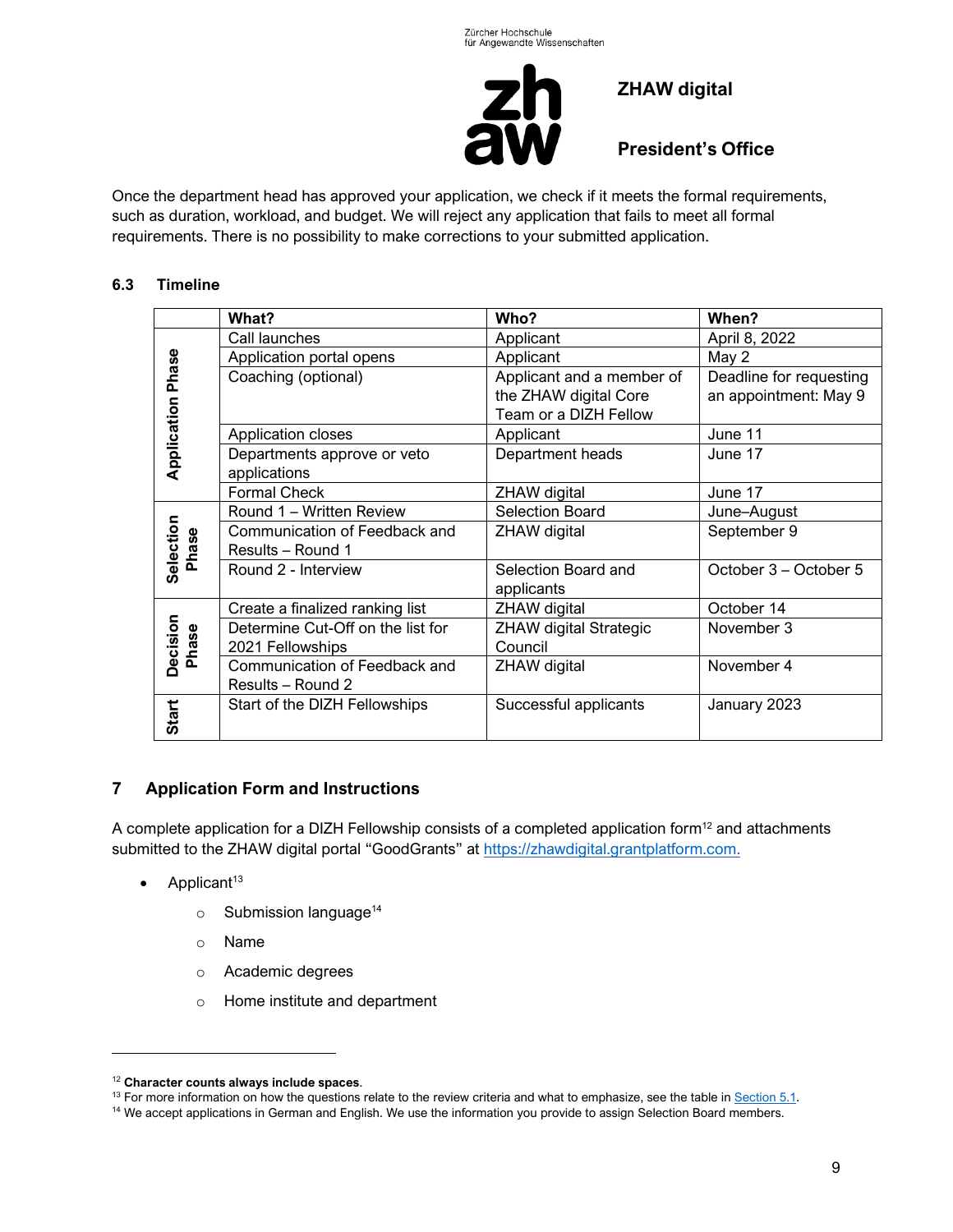

**President's Office**

- o Formal position at the ZHAW: WiAs / WiMa / Lecturer
- o Function at the ZHAW (Give a description that helps us understand your day-to-day activities.)
- $\circ$  Indicate the Fellowship type you wish to apply for Early Career Fellowship or Senior Fellowship. See [Section](#page-3-2) 4.2.
	- **•** Outline your research career in a short narrative CV and provide context to help us understand your trajectory (800 characters max.)
- o Links
	- Link to your online ZHAW profile
	- Link to a website of choice (for example, research profile, personal website).
- $\circ$  Attachments<sup>15</sup>
	- Scientific CV (2 pages max.)
	- List of publications and patents
	- List of presentations (Include a designation, such as national, international, or keynote.)
	- List of acquired projects and funding (name, duration, funding amount, funder (e.g., Innosuisse, CTI, SNF, EU), description of your role in the project team)
	- One artifact of choice to highlight the quality of your work (This can be a publication, open-source software as code-repository, feedback from others. The maximum length for artifacts is ten pages. If necessary, shorten the artifact and include a link to the full version).
- o Which of your research activities highlight your ambition and commitment towards doing excellent research? (1,000 characters max. Refer to items in your CV and attachments to support your rationale.)
- Research endeavor<sup>16</sup>
	- o Title
	- o Abstract (300 characters max.)
	- $\circ$  Keywords (List up to 5, from general to specific, that best describe your endeavor. We use your keywords to assign the right people from the Selection Board.)
	- $\circ$  Suggestions for people to review your application (Your reply is optional and we do guarantee to follow your suggestions)
	- o Research proposal (5,000 characters max., in-text references included)
	- o Attachments (optional)

<sup>&</sup>lt;sup>15</sup> There are no binding templates for these documents. You are free to use any template you may have.

 $16$  For details how these questions relate to review criteria and what to emphasize in your reply, see the table in  $Section 5.1$ .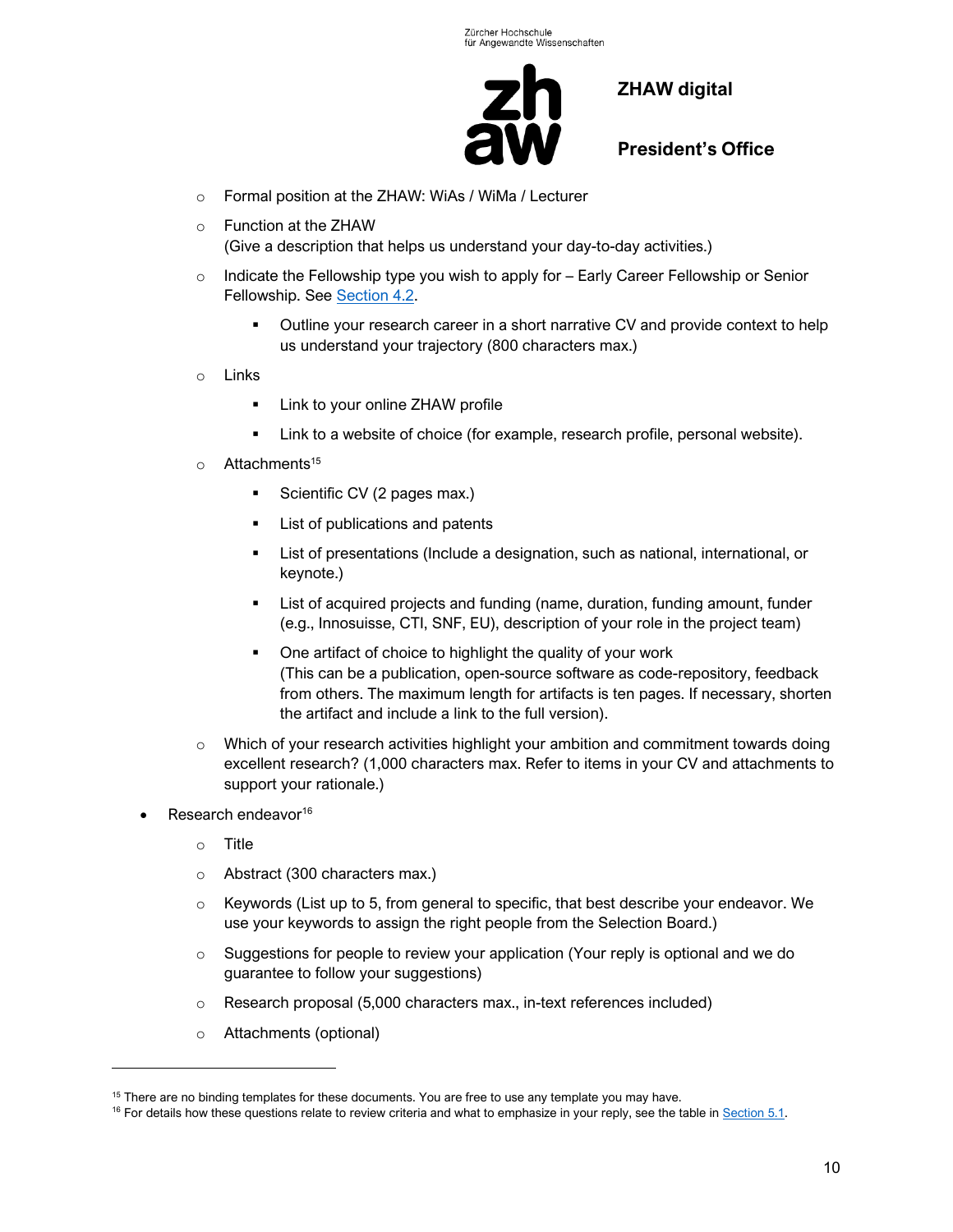

**President's Office**

- References used in your research proposal
- One accompanying document, no more than one page long, that adds information about your research proposal such as a picture. Be aware that this document is not required reading for the review process. Do not place information necessary for understanding your proposal in this document.
- $\circ$  How does this research endeavor relate to digital transformation, especially in the context of applied research? (1,000 characters max.)
- $\circ$  What are the outcomes you aim to produce by the end of the DIZH Fellowship? (for example, scientific results, scientific publication, pilot; 1,000 characters max.)
- $\circ$  How will these outcomes impact current and future research in their respective field of applied science? (1,000 characters max.)
- $\circ$  How will these outcomes impact current and future practice in areas outside of academia, such as business or industry? (1,000 characters max.)
- Added Value<sup>17</sup>
	- $\circ$  Describe the value that your Fellowship would add for the ZHAW (max. 1,000 characters)
	- $\circ$  Describe the value that your Fellowship would add for the DIZH (max. 1,000 characters)
- Fellowship Setup and Cost
	- $\circ$  The desired duration of your DIZH Fellowship (in months, between 3 and 24 months)
	- $\circ$  The desired workload for your DIZH Fellowship (in percent, between 20% and 80%)
	- o The preferred starting date (in 2023)
	- o Budget/total Fellowship cost [\(See Section](#page-4-1) 4.5.)
	- o For lecturers only
		- **Extended Scope: yes/no (See [Section](#page-3-3) 4.3.)**
		- If yes: Which role will you take as part of the Fellowship? (400 characters max.; please note, there is no bias for or against any specific choice of role)
	- $\circ$  What makes this setup (duration, workload, extended scope) suitable for you and the proposed research endeavor? (600 characters max.)
- Supervisor/References
	- o Name and E-mail of direct supervisor
	- $\circ$  Name and E-mail of two additional references (for Early Career Fellowships only)
- Formal checks
	- $\circ$  I am available for any assigned interview slot between October 3–October 5: yes/no
	- o I will start a granted DIZH Fellowship in 2023: yes/no

 $17$  For details how these questions relate to review criteria and what to emphasize in your reply, see the table in  $Section 5.1$ .</u>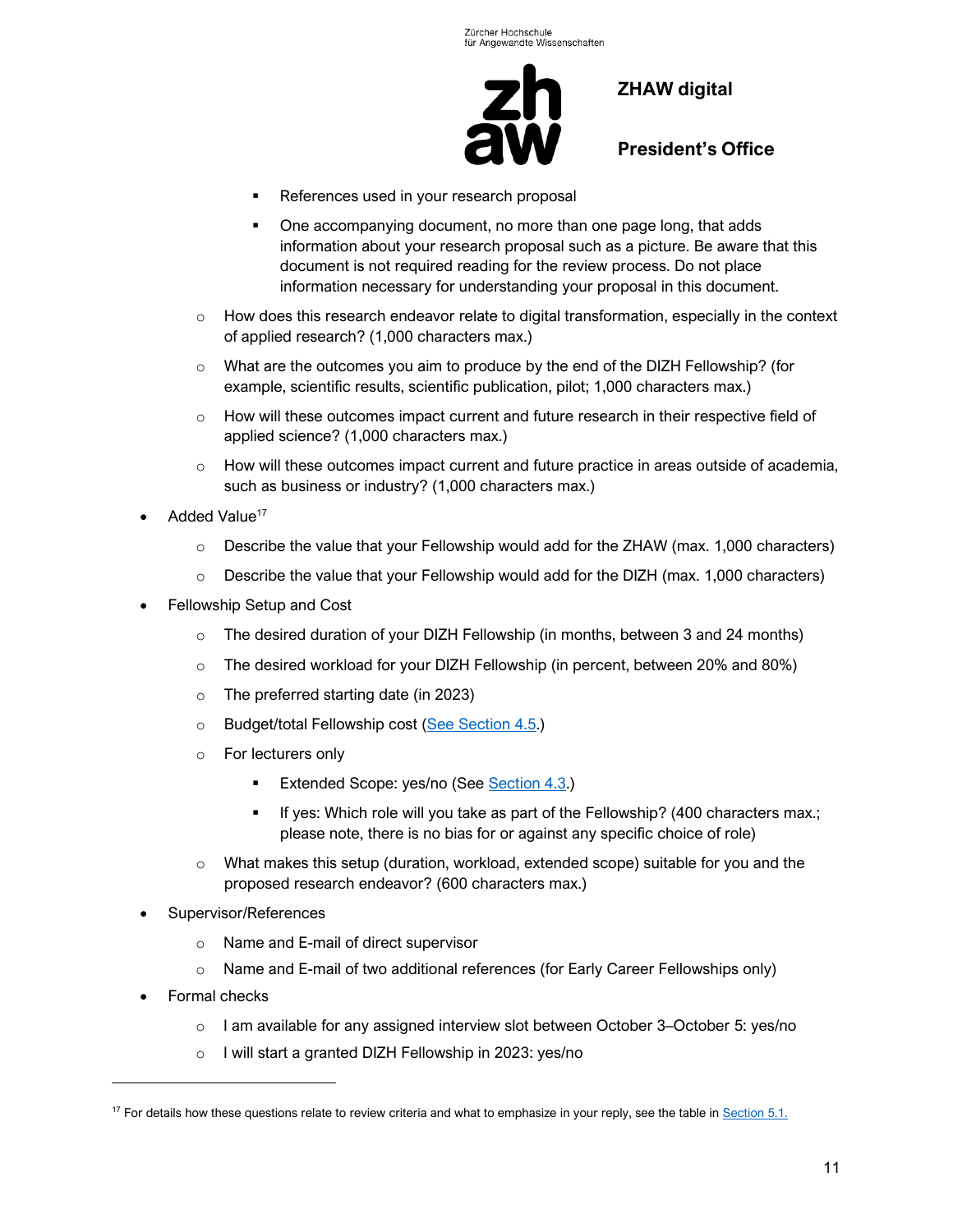

**President's Office**

- $\circ$  I will work on-site at the DIZH location to deliver the workload funded by the DIZH Fellowship: yes/no
- $\circ$  The above information is correct. If granted a DIZH Fellowship, I will accept the conditions as I have presented them (such as duration, workload, budget): yes/no
- o I do not depend on other pending funding decisions (e. g., through SNF, Innosuisse, etc.) to deliver the proposed workload if granted a DIZH Fellowship: yes/no

#### <span id="page-11-0"></span>**7.1 Explanations of Attachments**

- *Scientific CV.* Aside from the usual information about your academic and professional career, your CV should contain information about possible startups/spinoffs, awards, the number of supervised students from Master level and up, appointments in the research community of your subject, memberships in committees, as well as other notable achievements in the course of your studies and career. This information is especially relevant if you apply for an Early Career Fellowship.
- *Letter of recommendation and additional references.* The recommendation letter addresses your professional and scientific qualities, highlights the connection between your proposed research endeavor and the institute's or center's R&D strategy, and elaborates on ways to integrate or make the research permanent after the DIZH Fellowship. The person to write and sign the letter of recommendation is your supervisor.

Are you applying for an Early Career Fellowship? If so, we help you show your ambition and commitment to doing excellent research even if it does not reflect in the length of your scientific career. You may nominate two additional references. We will contact these references with a brief, structured survey to better understand your personal and professional qualities.

• *Research proposal.* The research proposal describes your research endeavor. It emphasizes the endeavor's subject excellence and the potential impact of its results. Address the endeavor's feasibility, relevancy, and novelty to substantiate the latter. As scientific quality is a critical review criterion, make sure to situate your proposal well within the broader context of related research. Motivate your research question and your proposed methodology.

Show how your research endeavor could tie in with other research in the DIZH research cluster and at the ZHAW as a whole. Explain how your proposed work links to the strategy and research of your organizational home unit. Be clear on these two topics. They are criteria in the Added Value review score. In addition, you can elaborate on the sustainable value the DIZH Fellowship adds to the DIZH research cluster and the ZHAW digital community. We recommend using our optional coaching sessions to work on this part. See [Section](#page-7-2) 6.1.

## <span id="page-11-1"></span>**7.2 Submission Instructions**

To apply, go to GoodGrants at **zhawdigital.grantplatform.com.** Create an account if you do not have one. Do not use Internet Explorer.

• Give your real name and your four-letter ZHAW e-mail address to create an account.